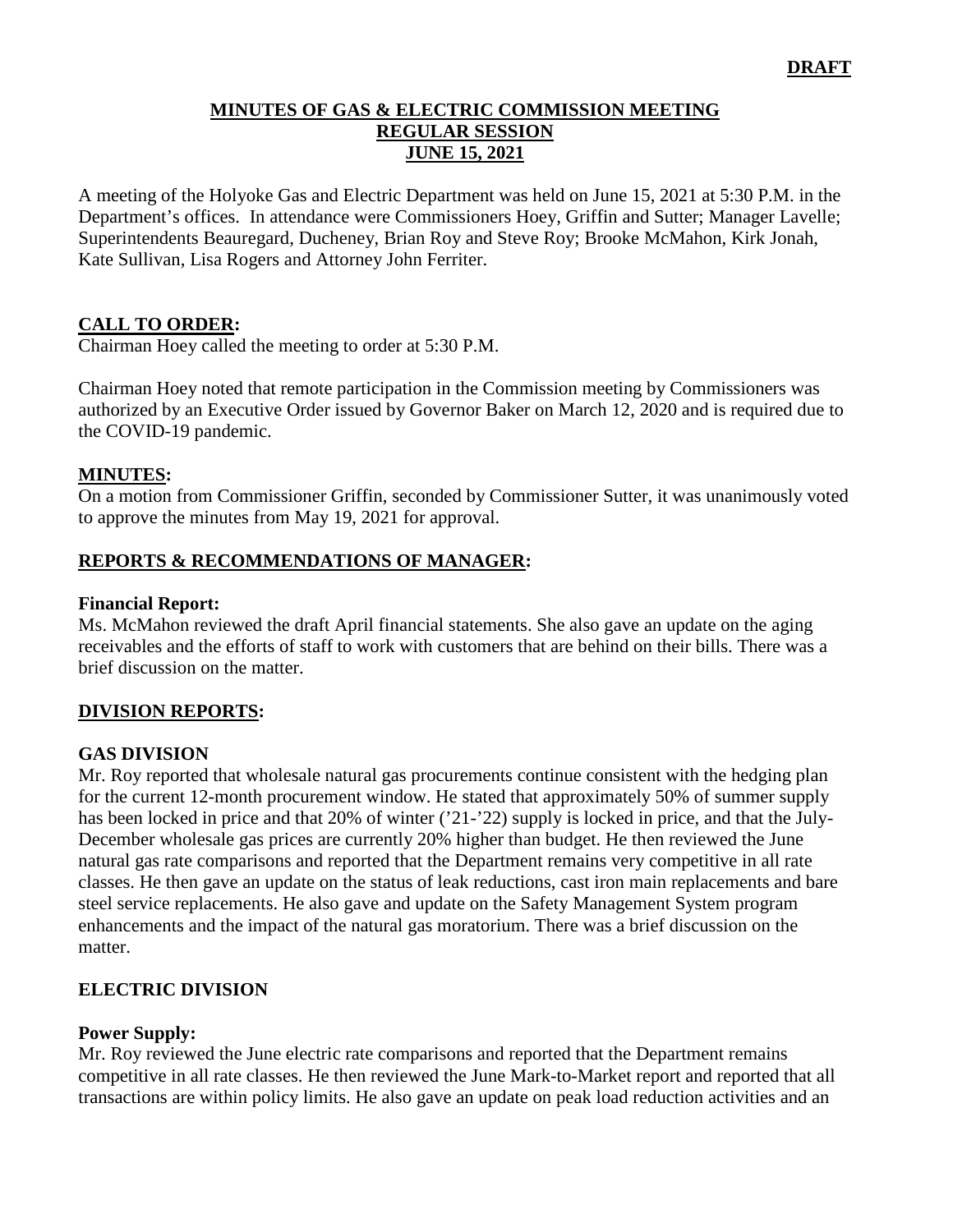update on the Citizens and Convergent Energy Battery Storage projects. He further gave an update on the NEPOOL RNS load reconstitution issue. There was a brief discussion on the matter.

## **TRANSMISSION & DISTRIBUTION**

Mr. Roy reported that five of 50 Transmission and Distribution commitments have been completed to date, with the remainder in process and on schedule for completion by the end of the year. He then gave an update on replacement of VT's and CCVT's at North Canal substation and reported that three of six terminals have been returned to normal. He also reported that outages have been scheduled through CONVEX to complete the replacement of the VT's by the end of July. He then gave an update on load reduction activities and efforts to design a successor Large Industrial Electric contract for the HIPA group.

Mr. Beauregard then gave an update on energy storage projects with Citizens Energy and Convergent, and he also provided an update on the RNS reconstitution issue as well as 2021 RNS rates. There was a brief discussion on the matter.

## **ELECTRIC PRODUCTION**

Mr. Ducheney reported that year-to-date hydro generation is behind plan by approximately 18,000 MWh due to low water flows. He stated that fish lifting operations are ongoing and that over 250,000 shad have been lifted over the dam so far this season. There was a brief discussion on the matter.

## **TELECOMMUNICATIONS**

Mr. Jonah gave an update on the status of sales activity, capital projects and help desk activity. There was a brief discussion on the matter.

## **MARKETING AND COMMUNICATIONS**

Ms. Sullivan gave an update on the Fiber-To-The-Home (FTTH) interest survey and reported that over 1,000 responses have been received to date. She also stated that efforts were underway to continue to promote the survey through various media outlets to ensure that all customers are familiar with how to access the interest form. She also gave an update on the website upgrade and gave an overview of the Valley Heights backyard facility. There was a lengthy discussion on the matter and it was determined that, due to the unique nature of the Valley Heights Situation (would be the only neighborhood with backyard pole line that serves only one street, and the only installation that would have high-voltage primaries deep into the backyards) staff should modify the proposal to include an underground design and look to find grant sources to offset the cost of the project.

## **OLD BUSINESS:** None

### **NEW BUSINESS:**

**ELECTRIC RATE MODIFICATION – STANDBY FACILITIES CHARGE:** Mr. Lavelle recommended that the Commission authorize modifications to the Standby Facilities Charge, consistent with the recommendations in the June 8, 2021 memorandum from Jeanette Sypek, Sr. Energy Resources Coordinator. He stated that the rate has not been modified in over seven years and requires adjustments to keep pace with the cost of service, and that the adjustments would impact 17 customers. After a brief discussion and on a motion from Commissioner Griffin, seconded by Commissioner Sutter, it was unanimously voted to authorize the rate modifications per the recommendation of management.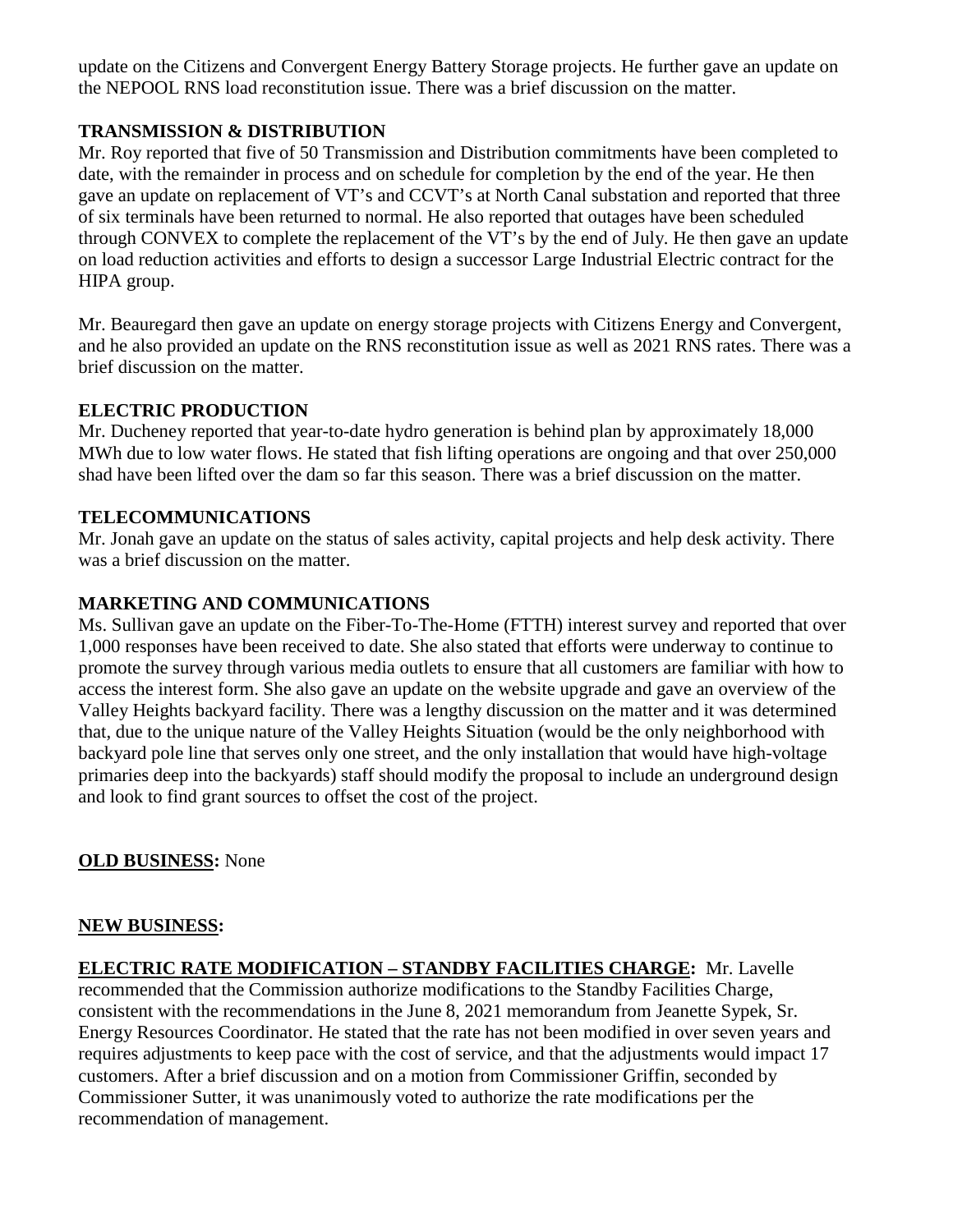**AIR SOURCE HEAT PUMP (ASHP) INCENTIVE PLAN MODIFICATION:** Mr. Lavelle recommended that the Commission authorize changes to the ASHP incentive plan consistent with the changes outlined in the June 9, 2021 memorandum from Sophie Theroux, Energy Efficiency Coordinator. He stated that the incentives were designed to incentivize customers that currently heat with oil or propane to convert to a cleaner ASHP heating source and would provide a free energy audit and heat pump rebate of up to \$3,000 and a weatherization rebate of up to \$3,000 per participating customer. He stated that the changes would also apply to a customer looking to upgrade or convert from an older inefficient natural gas heating system. After a brief discussion and on a motion from Commissioner Griffin, seconded by Commissioner Sutter, it was unanimously voted to authorize the program modifications per the recommendation of management.

# **BID AUTHORIZATIONS:** None

# **BIDS RECEIVED:**

**GAS LEAK SURVEYS ANNUAL CONTRACT - EXTENSION:** Mr. Lavelle recommended that the Commission authorize a one year extension to the Gas Leak Surveys Annual Contract with Omark Consultants, Inc., through July 31, 2022 with all rates, terms and conditions consistent with the existing contract. After a brief discussion and on a motion from Commissioner Griffin, seconded by Commissioner Sutter, it was unanimously voted to authorize the contract extension per the recommendation of management.

**SPECIALTY CONSTRUCTION & FACILITIES MAINTENANCE ANNUAL CONTRACT:** 

Mr. Lavelle recommended that the Commission award the contract for Specialty Construction & Facilities Maintenance to Garland Construction Corp., the lowest qualified bidder meeting requirements for the solicitation. After a brief discussion and on a motion from Commissioner Griffin, seconded by Commissioner Sutter, it was unanimously voted to award the contract per the recommendation of management.

**LANDSCAPING SERVICES ANNUAL CONTRACT:** Mr. Lavelle recommended that the Commission award the contract for Landscaping Services to GTC Landscaping, the lowest qualified bidder meeting requirements for the solicitation. After a brief discussion and on a motion from Commissioner Griffin, seconded by Commissioner Sutter, it was unanimously voted to award the contract per the recommendation of management.

**WALNUT STREET UPPER ROOF REPLACEMENT:** Mr. Lavelle recommended that the Commission award the contract for the Walnut Street Upper Roof Replacement to DP Carney, the lowest qualified bidder meeting requirements for the solicitation. After a brief discussion and on a motion from Commissioner Griffin, seconded by Commissioner Sutter, it was unanimously voted to award the contract per the recommendation of management.

# **ELECTRIC UNDERGROUND CABLE – 35 KV 750 MCM EPR CU CONDUCTOR:** Mr.

Lavelle recommended that the Commission award the contract for Electric Underground Cable, 35 KV 750 MCM EPR Copper Conductor to Prysmian Cables and Systems USA, LLC (General Cable), the lowest qualified bidder meeting requirements for the solicitation. After a brief discussion and on a motion from Commissioner Griffin, seconded by Commissioner Sutter, it was unanimously voted to award the contract per the recommendation of management.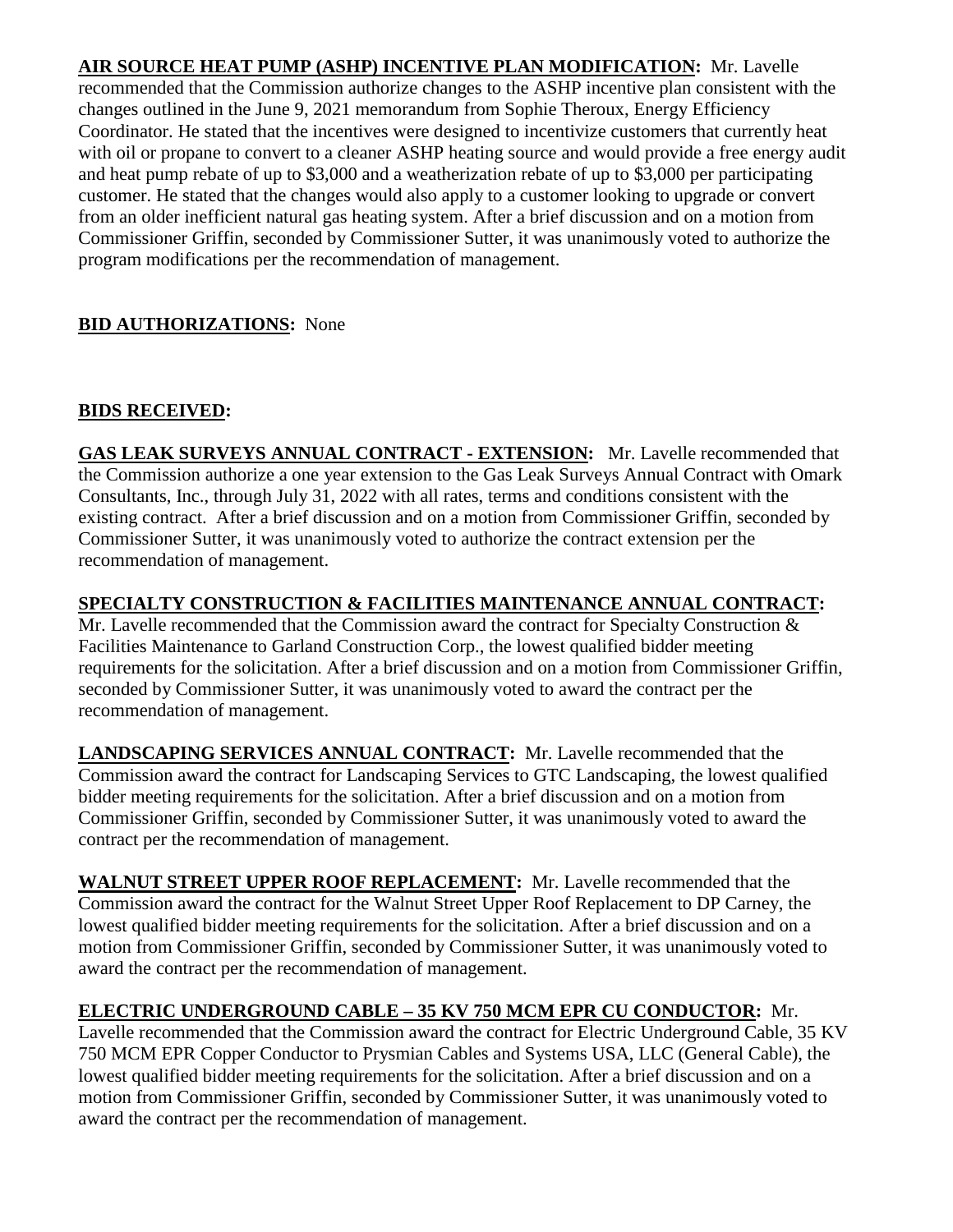### **ELECTRIC DISTRIBUTION TRANSFORMER – 34.5 KV PADMOUNT:** Mr. Lavelle recommended that the Commission award the contracts for Electric Distribution Transformers (34.5 KV Padmount) to the lowest qualified bidders meeting requirements for each item as detailed in the June 11, 2021 memorandum from Carl Peterson, Sr. Electrical Engineer. After a brief discussion and on a motion from Commissioner Griffin, seconded by Commissioner Sutter, it was unanimously voted to award the contracts per the recommendation of management.

**WIRE ROPE:** Mr. Lavelle recommended that the Commission authorize the expenditure of up to \$8,576 for the purchase of wire rope required to replace the existing wire rope on the tailrace gates at Hadley Station for Units #1 and #2. After a brief discussion and on a motion from Commissioner Griffin, seconded by Commissioner Sutter, it was unanimously voted to authorize the expenditure per the recommendation of management.

## **SAFETY DATA SHEET (SDS) ON-LINE TRACKING & MAINTENANCE PROGRAM:** Mr.

Lavelle recommended that the Commission authorize the expenditure of up to \$10,638 for the purchase of three years of SDS on-line Tracking and Maintenance services from HazCompliance. He stated that the services are required to ensure that the Department remains in compliance with the Hazard Communication Standard (29 CFR 1910.1200(g)(1)). After a brief discussion and on a motion from Commissioner Griffin, seconded by Commissioner Sutter, it was unanimously voted to authorize the expenditure per the recommendation of management.

**2021 DEFORMATION MONITORING SURVEY:** Mr. Lavelle recommended that the Commission authorize the expenditure of up to \$113,200 for engineering services from Clough Harbor & Associated, LLP. He stated that the services include a dam deformation study required to comply with the FERC Project 2004 License. Chairman Hoey commented that the proposed approach is quite expensive and data intensive. He suggested that rather than measuring a few points to extreme (perhaps unnecessary) precision; more valuable safety information might be captured by measuring thousands of points to a lesser (but still high) level of precision for significantly less money. He further stated that with the proper control established, the assessment could even be conducted more frequently. Superintendent Ducheney agreed with the suggestion but stated that the current deformation measurement tolerance requirements (1mm-3mm) are required by the Army Corps of Engineers (ACOE). Mr. Hoey suggested that the Department might seek a relaxing of that requirement, and Superintendent Ducheney agreed that it was worth discussing with the ACOE. After a brief discussion and on a motion from Commissioner Griffin, seconded by Commissioner Sutter, it was unanimously voted to authorize the expenditure per the recommendation of management.

## **COMMUNICATIONS:**

- 06/11/21 Draft Commission Meeting Minutes from 05/19/21
- 05/27/21 JL/DD/Financial Statements, Balance Sheet April 2021
- 06/08/21 SR/JP/Rate Recommendation Standby Facilities Charge
- 06/09/21 BB/ST/Recommendation HG&E Whole-Home Air Source Heat Pump (ASHP) Program
- 06/01/21 JL/CW/Recommendation Extension of Gas Leak Surveys Annual Contract
- 06/08/21 JL/CW/Bid Recommendation Specialty Construction & Facilities Maintenance Annual **Contract**
- 06/08/21 JL/CW/Bid Recommendation Landscaping Services Annual Contract
- 05/27/21 JL/CW/Bid Recommendation Walnut St Upper Roof Replacement
- 06/11/21 BB/CP/Bid Recommendation 35kV 750 MCM EPR CU Conductor Bid
- 06/11/21 BB/CP/Bid Recommendation 34.5 kV Padmounted Electric Distribution Transformer
- 06/09/21 PD/KT/Purchasing Approval: Purchase of Wire Rope
- 06/09/21 SR/CP/Purchasing Approval: SDS Tracking & Maintenance Program